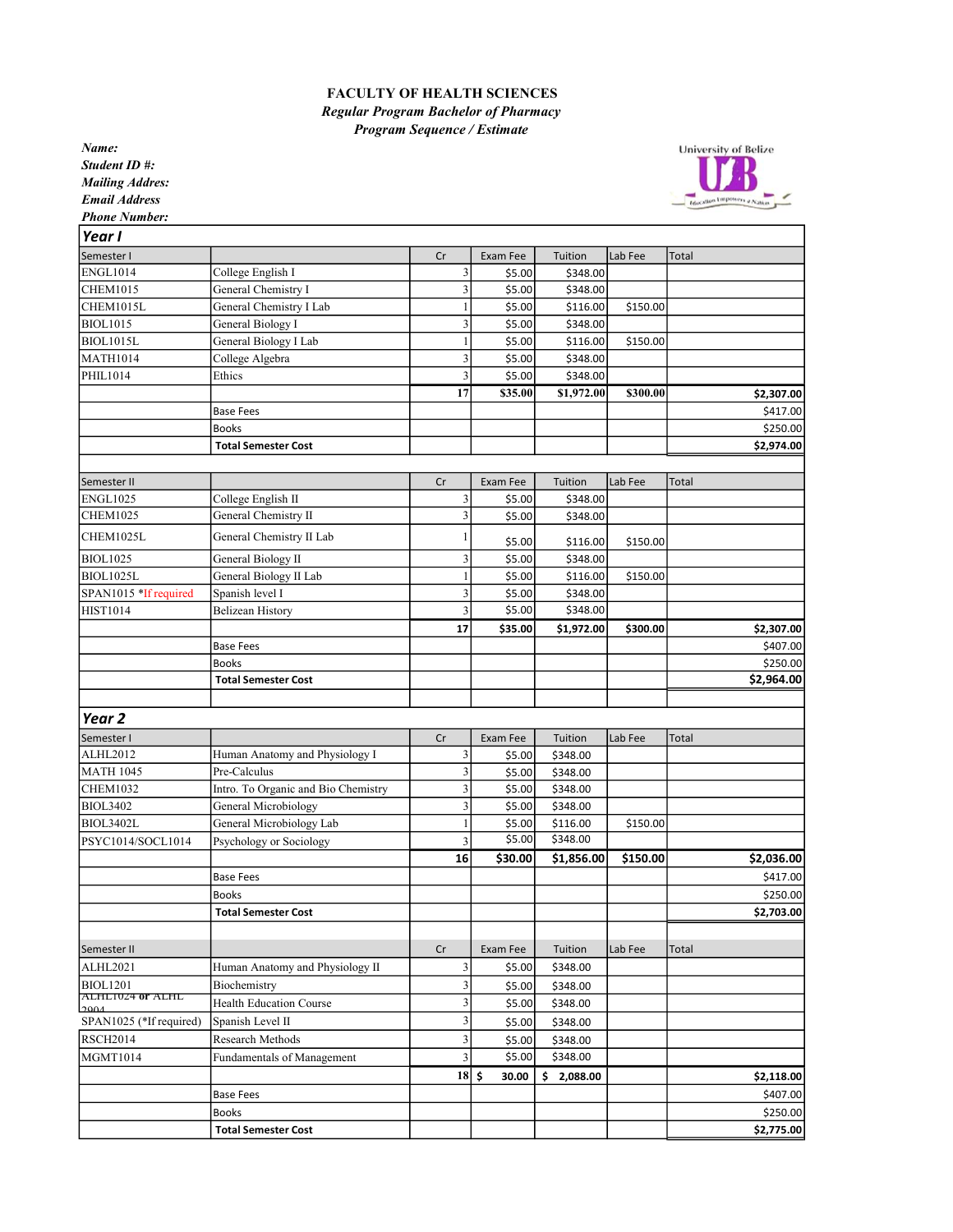| Year <sub>3</sub>  |                                                                      |                |                   |                        |         |              |                      |
|--------------------|----------------------------------------------------------------------|----------------|-------------------|------------------------|---------|--------------|----------------------|
| Semester I         |                                                                      | Cr             | Exam Fee          | Tuition                | Lab Fee | Total        |                      |
| <b>BPHA3051</b>    | Introduction to Pharmaceutical Science                               |                |                   |                        |         |              |                      |
| <b>BPHA3101</b>    | Pharmacy Calculations                                                | 3<br>3         | \$5.00<br>\$5.00  | \$348.00<br>\$348.00   |         |              |                      |
| <b>BPHA3151</b>    |                                                                      | 3              | \$5.00            | \$348.00               |         |              |                      |
| ALHL3904           | Pharmaceutical Microbiology<br>Research Methods for Health           | $\overline{2}$ | \$5.00            | \$232.00               |         |              |                      |
| ALHL2905           | <b>Desfaccionale</b><br><b>Biostatistics for Health Professional</b> | 3              | \$5.00            | \$348.00               |         |              |                      |
| <b>ENGL2015</b>    | <b>Composing Process</b>                                             | 3              | \$5.00            | \$348.00               |         |              |                      |
|                    |                                                                      | 17             | \$30.00           | \$1,972.00             |         |              | \$2,002.00           |
|                    | <b>Base Fees</b>                                                     |                |                   |                        |         |              | \$417.00             |
|                    | <b>Books</b>                                                         |                |                   |                        |         |              | \$250.00             |
|                    | <b>Total Semester Cost</b>                                           |                |                   |                        |         |              | \$2,669.00           |
|                    |                                                                      |                |                   |                        |         |              |                      |
|                    |                                                                      |                |                   |                        |         |              |                      |
| Semester II        |                                                                      | Cr             | Exam Fee          | Tuition                | Lab Fee | Total        |                      |
| <b>BPHA3202</b>    | Pharmacology I                                                       | 3              | \$5.00            | \$348.00               |         |              |                      |
| <b>BPHA3252</b>    | Pharmaceutics                                                        | 3              |                   |                        |         |              |                      |
|                    |                                                                      |                | \$5.00            | \$348.00               |         |              |                      |
| <b>BPHA3302</b>    | Pharmacognosy                                                        | 3              | \$5.00            | \$348.00               |         |              |                      |
| <b>BPHA3352</b>    | Pharmaceutical Chemistry                                             | 3              | \$5.00            | \$348.00               |         |              |                      |
| ALHL3012           | Pathology of Human Diseases                                          | 3              | \$5.00            | \$348.00               |         |              |                      |
| SPAN2015           | Spanish Level III                                                    | $\overline{3}$ | \$5.00            | \$348.00               |         |              |                      |
|                    |                                                                      | 18             | \$<br>30.00       | \$2,088.00             |         |              | \$2,118.00           |
|                    | <b>Base Fees</b><br><b>Books</b>                                     |                |                   |                        |         |              | \$407.00<br>\$250.00 |
|                    | <b>Total Semester Cost</b>                                           |                |                   |                        |         |              | \$2,775.00           |
|                    |                                                                      |                |                   |                        |         |              |                      |
| Year 4             |                                                                      |                |                   |                        |         |              |                      |
| Semester I         |                                                                      | Cr             | Exam Fee          | Tuition                | Lab Fee | Total        |                      |
| <b>BPHA4051</b>    | Therapeutics I                                                       | 3              | \$5.00            | \$348.00               |         |              |                      |
|                    |                                                                      | 3              |                   |                        |         |              |                      |
| <b>BPHA4101</b>    | Pharmacology II                                                      |                | \$5.00            | \$348.00               |         |              |                      |
| <b>BPHA4151</b>    | Dispensing I                                                         | 3              | \$5.00            | \$348.00               |         |              |                      |
| <b>BPHA4201</b>    | Pharmacy Law and Ethics                                              | $\overline{2}$ | \$5.00            | \$232.00               |         |              |                      |
| <b>BPHA4251</b>    | Pharmacokinetics                                                     | 3              | \$5.00            | \$348.00               |         |              |                      |
| <b>BPHA4301</b>    | Patient Counselling and Physical                                     | 3              |                   |                        |         |              |                      |
|                    | Assessment                                                           | 17             | \$5.00<br>\$30.00 | \$348.00<br>\$1,972.00 |         |              | \$2,002.00           |
|                    | <b>Base Fees</b>                                                     |                |                   |                        |         |              | \$417.00             |
|                    | <b>Books</b>                                                         |                |                   |                        |         |              | \$250.00             |
|                    | <b>Total Semester Cost</b>                                           |                |                   |                        |         |              | \$2,669.00           |
|                    |                                                                      |                |                   |                        |         |              |                      |
| Semester II        |                                                                      | Cr             | Exam Fee          | Tuition                | Lab Fee | <b>Total</b> |                      |
| <b>BPHA4352</b>    | Therapeutics II                                                      | 3              | \$5.00            | \$348.00               |         |              |                      |
| <b>BPHA4402</b>    | Pharmacy Management                                                  | 3              | \$5.00            | \$348.00               |         |              |                      |
| <b>BPHA4452</b>    | Pharmacology III                                                     | $\mathfrak{Z}$ | \$5.00            | \$348.00               |         |              |                      |
| <b>BPHA4502</b>    |                                                                      | 3              | \$5.00            | \$348.00               |         |              |                      |
| <b>BPHA4552</b>    | Dispensing II                                                        |                |                   |                        |         |              |                      |
|                    | Toxicology                                                           | $\overline{2}$ | \$5.00            | \$232.00               |         |              |                      |
|                    | Pharmaceutical Analysis and Quality                                  |                |                   |                        |         |              |                      |
| <b>BPHA4602</b>    | Control                                                              | $\overline{2}$ | \$5.00            | \$232.00               |         |              |                      |
| BPHA4652;BPHA4702; | Elective (Veterinary Pharmacy;                                       |                |                   |                        |         |              |                      |
| <b>BPHA4752</b>    | Nutrition in Pharmacy; Sterile<br>Technology                         | $\overline{2}$ | \$5.00            | \$232.00               |         |              |                      |
|                    |                                                                      | 18             | \$35.00           | \$2,088.00             |         |              | \$2,123.00           |
|                    | <b>Base Fees</b>                                                     |                |                   |                        |         |              | \$407.00             |
|                    | <b>Books</b>                                                         |                |                   |                        |         |              | \$250.00             |
|                    | <b>Total Semester Cost</b>                                           |                |                   |                        |         |              | \$2,780.00           |
|                    |                                                                      |                |                   |                        |         |              |                      |